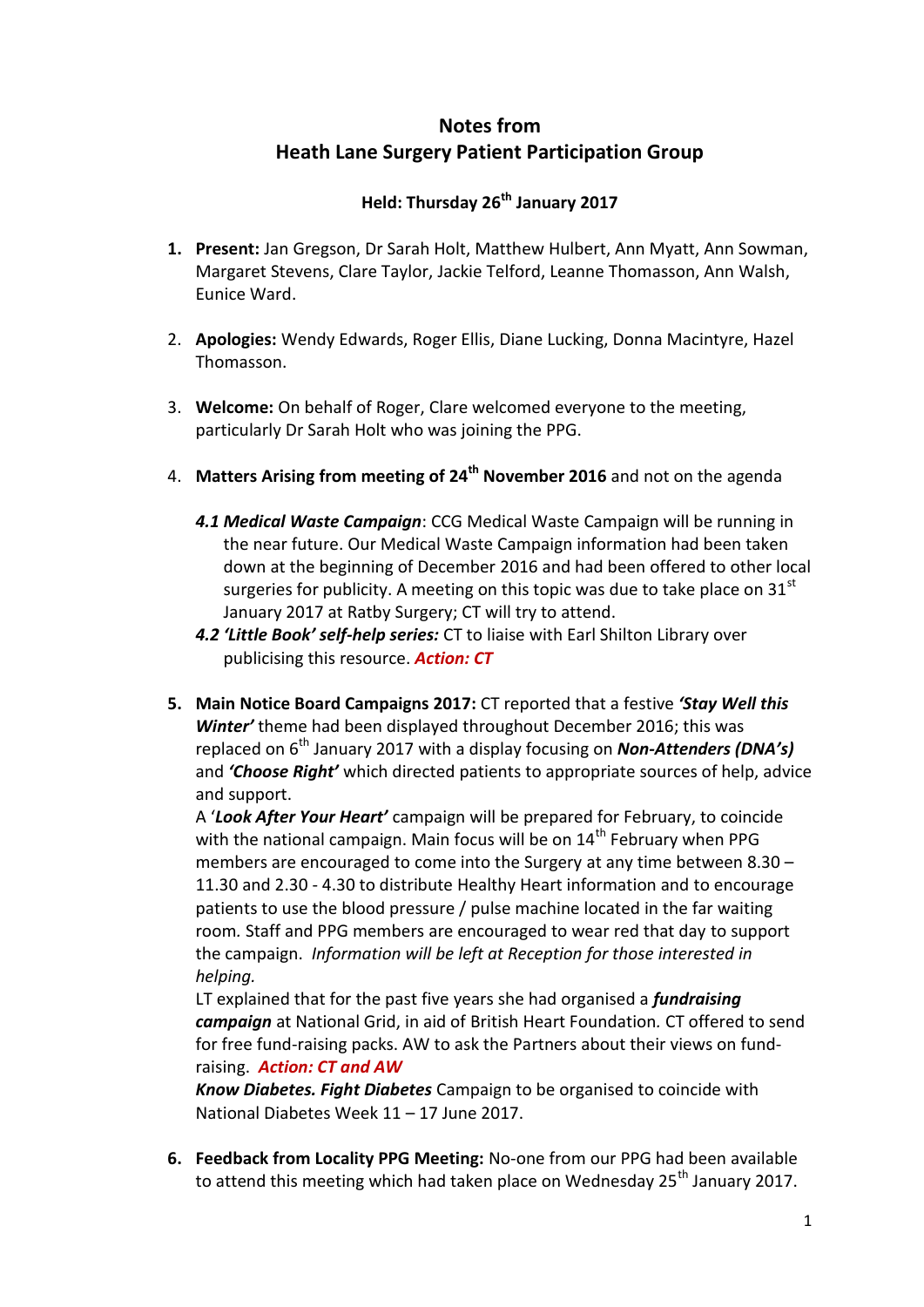AW should receive minutes and will distribute them to Group Members. CT explained that this is normally a very interesting afternoon meeting with a good lunch; she encouraged members to consider attending. *Action: AW*

## **7. Practice Updates (AW):**

- *7.1* **Flu uptake figures 2016/17:** The Practice had reached CCG targets for over 65's, under 65's at risk, pregnant women, and were just under CCG target for 2-4 year-olds. Various suggestions had been made to improve uptake including starting the vaccination round earlier (in September); looking at processes in Barwell and Hollycroft Surgeries where the uptake is higher than at HLS. PPG Members raised the issue of vaccinations being carried out by the Pharmacist – AW reported that HLS has approximately 160 vaccines left, the Pharmacy carried out 150 vaccinations. PPG Members raised concerns that the trend towards using the Pharmacy for vaccination may increase in future years.
- *7.2* **'Communicating with the PPG Form':** A query had been raised at the November meeting over the whereabouts of these forms; the form is now available on reception.
- *7.3* **Thinking ahead about medical treatments in advanced illness - LOROS Study:** AW distributed a leaflet and explanatory letter from LOROS over this research study asking for help in identifying suitable participants. The study aims to identify barriers, enablers and person-centred outcomes for discussions about deterioration, dying and resuscitation and should provide evidence for training professionals. The study involves participants attending a two hour workshop to share their views. Contact: [research@loros.co.uk](mailto:research@loros.co.uk) or 0116 231 8498. PPG Members thought it may also be useful to construct a display for the main notice board on this very sensitive subject – this will be planned for the summer. *Action CT in May/June 2017.*
- *7.4* **Dialysis Room:** AW has informed LGH that a second patient can now be accepted in our Dialysis Room (each session takes 4.5 hours and is carried out three times each week). She is now planning a public launch for the facility. Ann also reported that our Dialysis Facility has reached the final three of a National Innovation in Health Award scheme; PPG Members congratulated the Surgery on this achievement and felt that it was important to obtain maximum publicity. The PPG's invaluable input into the garden and soft furnishings was also noted. Members were willing to assist with any publicity event.
- **7.5 Productive General Practice Initiative an update: NHS England are funding** Practices to be involved in proactive innovative programmes. This comprises a specialist from Toyota providing coaching and mentoring in relation to Practice systems. The first strand of this initiative involves Reception processes. Outcomes involved streamlining procedures in various areas (i.e. paper notes for infant vaccination; blood form systems; GP's requests for urgent fax transmissions). The second strand involves management of high user patients (some use Practice services up to 50 times each year); their individual needs will be reviewed and where appropriate specific 'Care Plans' introduced.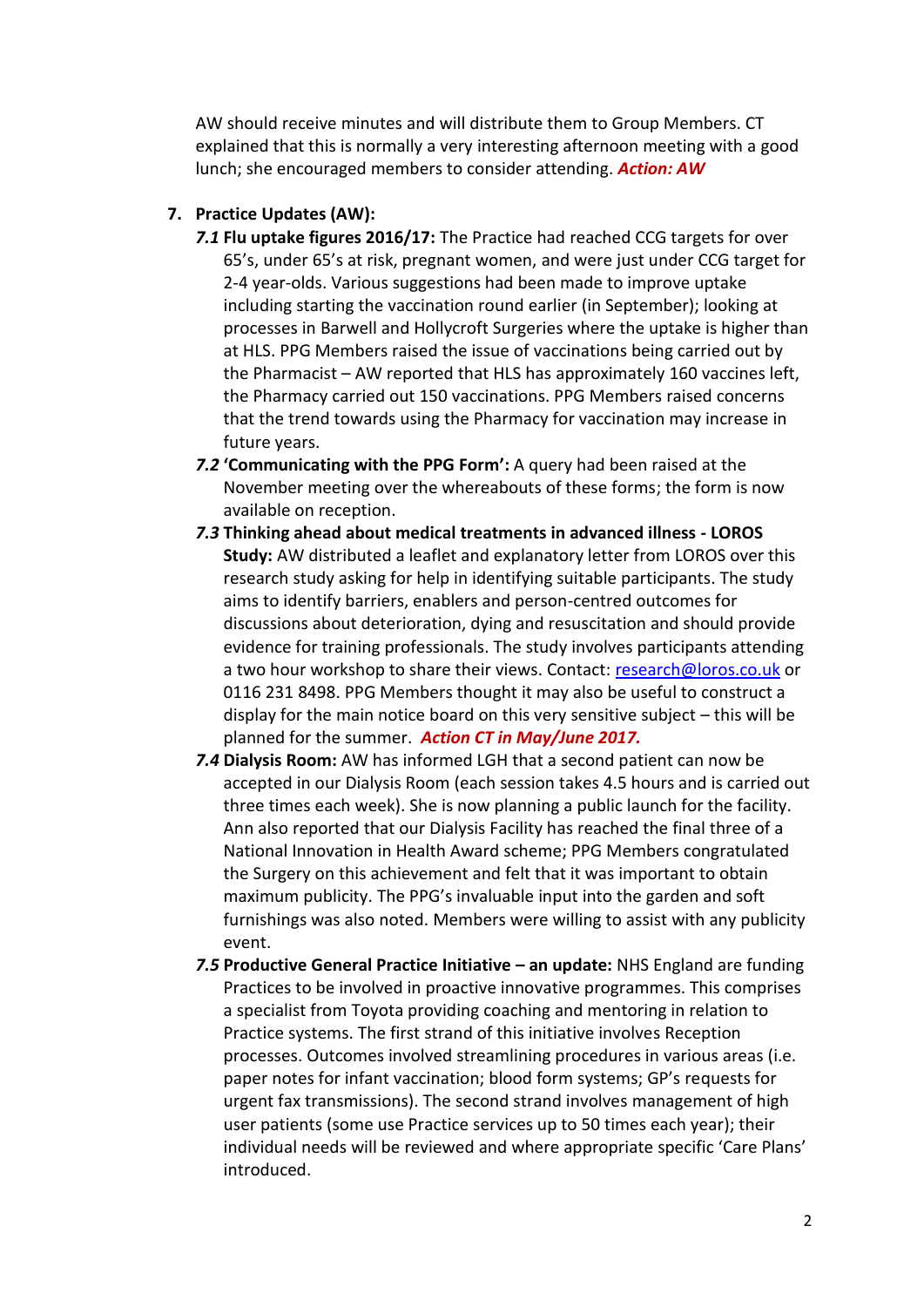- *7.6* **Possible extension to the Practice Premises:** Partners are moving forward with investigating potential for an extension. A funding contribution has been provisionally approved by NHS England. Various business cases have been developed. The extension would be to the rear of the conservatory and would involve: four consulting rooms, minor surgery suite, record storage room and office. This development should, to a certain extent, 'future proof' the Surgery.
- *7.7* **106 Development monies to extend the Car Park:** It is understood that planning permission has been granted for a housing development on Bowley's Fields. The intention is that within this development the Surgery Car Park capacity will be increased by 50%. AW was in correspondence with the Planners. EW outlined the proposed entrance to and access from the new estate. MH agreed to find out more about the planning process. *Action MH.*
- *7.8* **Staff Changes:** Jackie Barlow retiring; Sarah Smith leaving; Dr Batton(registrar) returning for eight weeks to complete training; Dr Pareek (registrar)due to start; Dr Villanueva(foundation year doctor) has recently qualified and is working towards becoming a GP.
- *7.9* **DNA Rates – how to reduce:** AW had compiled broad figures for DNA patients (including those relating to GP visits, Phlebotomists, Nurses etc.). Approximately 50 GP DNA's were reported each month, some following urgent phone consultations. She explained that additional software had been purchased to remind patients of appointments, and that a phone call reminder is made in relation to longer or complex appointments. Members suggested that (where appropriate) a letter be sent to the patient after three DNA's explaining the inconvenience, delay for other patients who could have used the appointment, and costs involved. Action: AW discuss with the partners

## **8. Any Other Business**

- *8.1* MH raised the issue of **ear syringing** and asked why this had apparently been discontinued by the Practice. AW explained the equipment failures and the eventual decision to curtail syringing, particularly as the NICE recommended treatment route showed no difference in outcome between irrigation and use of Olive Oil. Dr SH provided a medical explanation in relation the cessation of this treatment. MH was concerned that patients were being given inadequate information about alternative routes to treatment (which can cost £100 if done privately). AW explained that a leaflet was available on Reception and should have been provided; information also exists on the website.
- *8.2* LT and HT had attended the *'Future of Hinckley Wellbeing'* meeting and reported back. The main focus of the meeting had been the 'Home First' initiative whereby elderly patients are cared for in their own home as far as possible with a multi-agency approach to care provision and rehabilitation where appropriate and safe. Discussion had also involved the closure of Hinckley Hospital and the dispersal of services elsewhere *(see September 2016 minutes). U*se of the 111 telephone system was also raised.